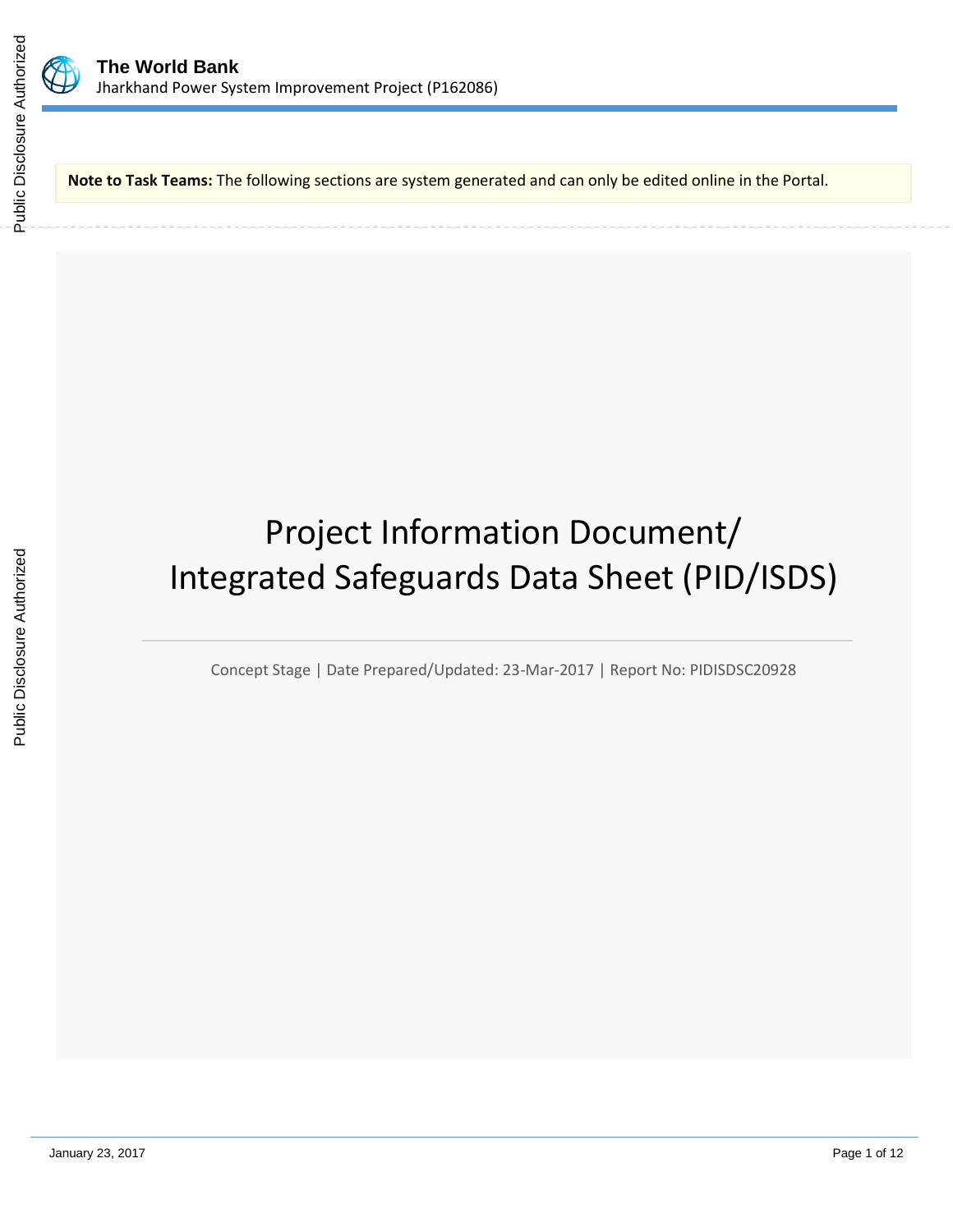

## **BASIC INFORMATION**

## **A. Basic Project Data**

| Country<br>India                                          | Project ID<br>P162086                           | Parent Project ID (if any)                                                                                 | Project Name<br>Jharkhand Power<br>System Improvement<br>Project (P162086) |
|-----------------------------------------------------------|-------------------------------------------------|------------------------------------------------------------------------------------------------------------|----------------------------------------------------------------------------|
| Region<br><b>SOUTH ASIA</b>                               | <b>Estimated Appraisal Date</b><br>Nov 20, 2017 | <b>Estimated Board Date</b><br>Feb 20, 2018                                                                | Practice Area (Lead)<br>Energy & Extractives                               |
| Lending Instrument<br><b>Investment Project Financing</b> | Borrower(s)<br>Republic of India                | <b>Implementing Agency</b><br>Jharkhand Urja Sancharan<br>Nigam Ltd., Jharkhand Bijli<br>Vitran Nigam Ltd. |                                                                            |

**Proposed Development Objective(s)** 

The project development objective (PDO) is to increase the delivery of electricity at the boundaries of the power distribution network in the State of Jharkhand and operational efficiency improvement of power distribution utility of the state

#### **Financing (in USD Million)**

| <b>Financing Source</b>                               | Amount |
|-------------------------------------------------------|--------|
| Borrower                                              | 175.00 |
| International Bank for Reconstruction and Development | 150.00 |
| <b>Total Project Cost</b>                             | 475.00 |

Environmental Assessment Category **Concept Review Decision** 

B-Partial Assessment Track II-The review did authorize the preparation to continue

**Note to Task Teams:** End of system generated content, document is editable from here.

Other Decision (as needed)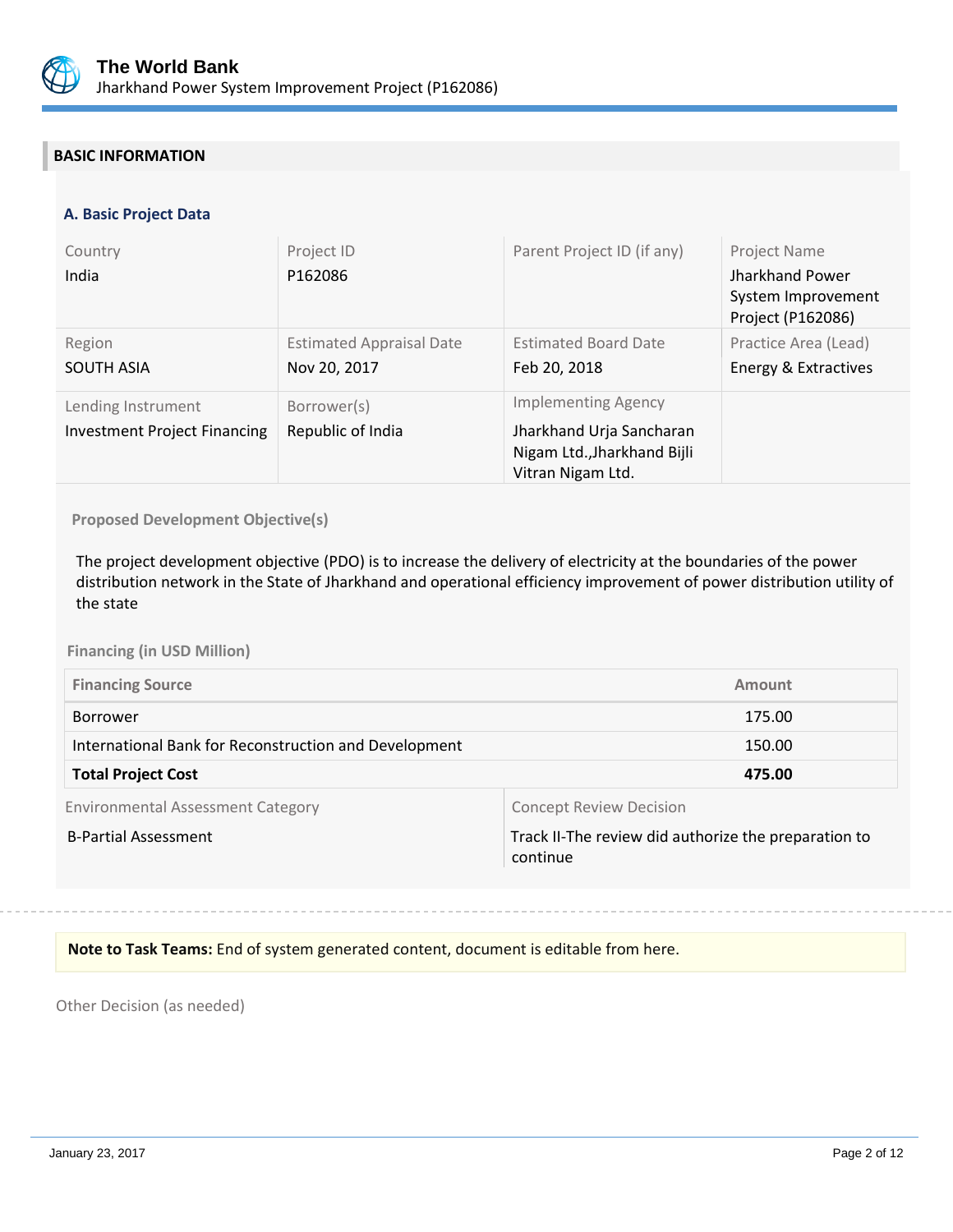

## **B. Introduction and Context**

#### Country Context

1. As noted in the Country Partnership Strategy<sup>1</sup> (CPS) for India for FY2013–2017, India's economic and human development is one of the most significant global achievements of recent times. Growth has steadily accelerated over time, showing resilience even in the aftermath of the global financial crisis. Lifted by lower oil prices and more recently by a normalization of agricultural output, India has become the world's fastest growing large economy and also the world's 3<sup>rd</sup> largest economy by Gross Domestic Product (GDP) in Purchasing Power Parity (PPP) terms accounting for around 17 percent of the world's population. Growth in real GDP (market prices) increased from 5.1 percent in FY13 to 7.6 percent in FY16.

2. However, this rapid economic growth and positive human development has not been widely shared as the Indian society remains highly segmented and income inequality is rising with some states performing better than others. Jharkhand, located in the eastern part of the country and carved out of erstwhile Bihar in the Year 2000, is the 14th most populous state in India and home to 33 million people. It lags behind the rest of the country on most human and social indicators. More than 75 percent of the state population lives in rural areas (2011 Census). The state had Net State Domestic Product (NSDP) of INR 59,114 per capita compared to an All India figure of 93,231<sup>2</sup> in FY2016. Poverty (at 37 percent) is among the highest in the country today<sup>3</sup> and the share of workers with salaried jobs is the lowest in the country<sup>4</sup>. Health and education outcomes in Jharkhand have been improving, but progress is slow. However, in the last few years the state has embarked on a number of initiatives to place itself on a path of economic growth and the state's economic growth has outpaced the country as a whole in recent years; the state's GDP grew at rate of 8.4 percent between FY2012 and FY2016 compared with an average national growth rate of 6.8 percent. During FY2015-16, the state of Jharkhand was ranked third in 'ease of doing business', next only to Gujarat and Andhra Pradesh. Despite the strides in economic growth and being resource rich in minerals<sup>5</sup>, the state has not been able to harness its full potential. It also severely lacks in infrastructure that constraints the state's ability to provide reliable basic services to its citizens and provide an impetus to growth. Recognizing this challenge, the state in now focusing on developing infrastructure in the state particularly in roads, energy, education, industrial infrastructure and health sectors<sup>6</sup>.

Sectoral and Institutional Context

**4. Despite adequate power generation, and one of the best managed national transmission systems in the World, 300 million people in India are still without access to electricity, and many who can legally connect to the electricity grid choose not to, because electricity supply is unreliable in their areas**. This contrasts with the overall picture of a peak deficit of only 1.6 percent in India during December 2016 and the country is on its way to reducing this to zero and becoming surplus by FY17 end. Thus, this lack of reliability is not an issue of availability of power generation. Similarly, the national transmission grid has robust capacity handling around 165 GW of peak demand and is unified with a single frequency of 50 Hz. While the generation and inter-state transmission sectors are managed by well governed central institutions, the situation at the state level is different. The intra-state transmission and

 $\overline{a}$ 

<sup>1</sup> Report No. 76176-IN, Country Partnership Strategy for India for the Period FY2013–17, March 21, 2013.

<sup>2</sup> GDP per capita as per Economic Survey of India, 2015-16

<sup>&</sup>lt;sup>3</sup> http://documents.worldbank.org/curated/en/767291467992476557/pdf/105854-BRI-P157572-PUBLIC-Jharkhand-Proverty.pdf

<sup>4</sup> http://documents.worldbank.org/curated/en/802071467996678510/pdf/105855-BRI-P157572-PUBLIC-Jharkhand-Jobs.pdf

<sup>&</sup>lt;sup>5</sup> Jharkhand has 40% mineral wealth of the entire country but accounts for only 10% of the national production <sup>6</sup> FICCI report [http://ficci.in/state/1012/Project\\_docs/JHARKHAND.pdf](http://ficci.in/state/1012/Project_docs/JHARKHAND.pdf) and Jharkhand Investor Summit 2016-17 <http://momentumjharkhand.com/focus-sectors/>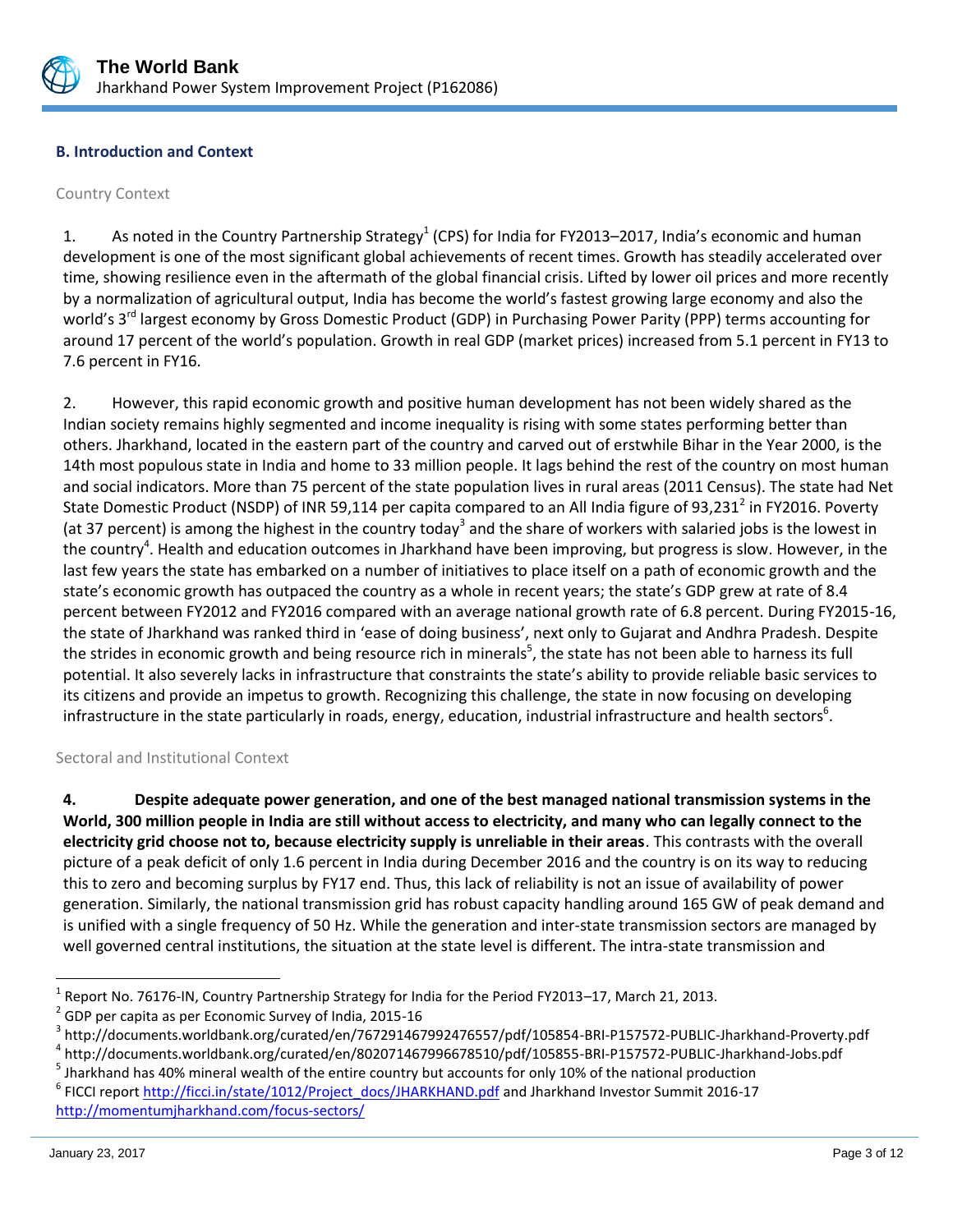

distribution (T&D) networks that are managed by state run utilities are at different stages of development across states. While some states have developed and well managed T&D networks, there are others where the network is inadequate and as expected, these states also have low access levels, comprising mostly rural consumers and the urban poor. Some of those who do have a connection to the electricity grid, face intermittent power supply. In such states, industry and commercial enterprises also suffer due to unreliable supply, and are forced to invest in expensive and polluting diesel-fueled back-up generation. At the intra-state transmission level, the issue is of inadequate investments and/ or poor maintenance of assets. At the distribution level, the issues lie with heavily-indebted loss-making state Distribution Companies or Discoms, which are for the most part publicly owned, and whose limited resources leave them incapable of providing reliable electricity supply. The poor performance can be attributed to a combination of factors - network constraints, weak governance, low regulatory support (often resulting in below-cost-recovery tariffs), and high aggregate technical and commercial (AT&C) losses. The potential for development can be adjudged by the fact that the average per capita consumption of electricity in India is only one third of the global average

**5. Enacting improvements in the provision of electricity services is particularly challenging since electricity is a "concurrent" subject under the Indian Constitution**. The central government establishes the national legal framework and sets policies. Further, Central government-owned corporations play an important role in power generation and transmission, for the purposes of inter-state supply while state governments are responsible for electricity transmission and distribution within their territories. Going forward, the power sector will need to develop in a way that is consistent with the demands placed on it by the country's growth trajectory, urbanization patterns over time, and consumer aspirations. In the next two decades, India will face challenges if it is to sustain 8–10 percent economic growth required to end poverty, achieve human development goals and universal access. Well governed state institutions will go a long way in meeting these challenges and there is an urgent need to replicate the strong institutional structure of central power sector undertakings at the state level.

**6. In 2014, GoI announced an ambitious 24 x 7 Power for All (PFA) program, involving a partnership with States, to ensure reliable electricity supply within the next five years**. This initiative aims at providing uninterrupted supply of quality power to existing consumers and ensuring access to electricity to all unconnected consumers in the next five years, i.e. by 2019. Under the '24x7 Power for All' initiative, the States/Union Territories in the country have prepared state specific plans jointly with GoI and these are under implementation. The PFA roadmap document includes an assessment of (a) energy required to provide '24x7 Power for All' for connected and unconnected consumers, (b) adequacy of power supply to the State from various generating sources, of the inter and intra-state transmission systems, and the distribution infrastructure, to ensure 24x7 power supply to all consumers. While supporting the development of electricity transmission and distribution infrastructure in states, the GoI in 2015 also announced a program for financial and operational turnaround of the Distribution Utilities- Ujjwal DISCOM Assurance Yojna (UDAY), which seeks to restructure distribution companies' debt, requiring State governments to take responsibility for part of this debt, in return for improvements in service delivery and commercial performance by the distribution companies.

**7.****Though delayed in comparison with other states, the state of Jharkhand has pursued significant reforms in the power sector in recent years***:* In January 2014, the vertically integrated Jharkhand State Electricity Board (JSEB) was unbundled into four independent companies - Jharkhand Urja Vikas Nigam Limited (JUVNL or the Holding Company); Jharkhand Urja Utpadan Nigam Limited (JUUNL or the Generation Company); Jharkhand Urja Sancharan Nigam Limited (JUSNL or the Transmission Company and State Load Dispatch Center) and Jharkhand Bijli Vitaran Nigam Limited (JBVNL or the Distribution Company). The four successor companies of JSEB share space in Jharkhand with five other utilities - Damodar Valley Corporation (DVC, which has presence across Generation, Transmission and Distribution segments but distributes electricity only to industrial customers in about eight districts of Jharkhand), Jamshedpur Utility Service Company (JUSCO, a private distribution licensee which operates in the town of Jamshedpur and the surrounding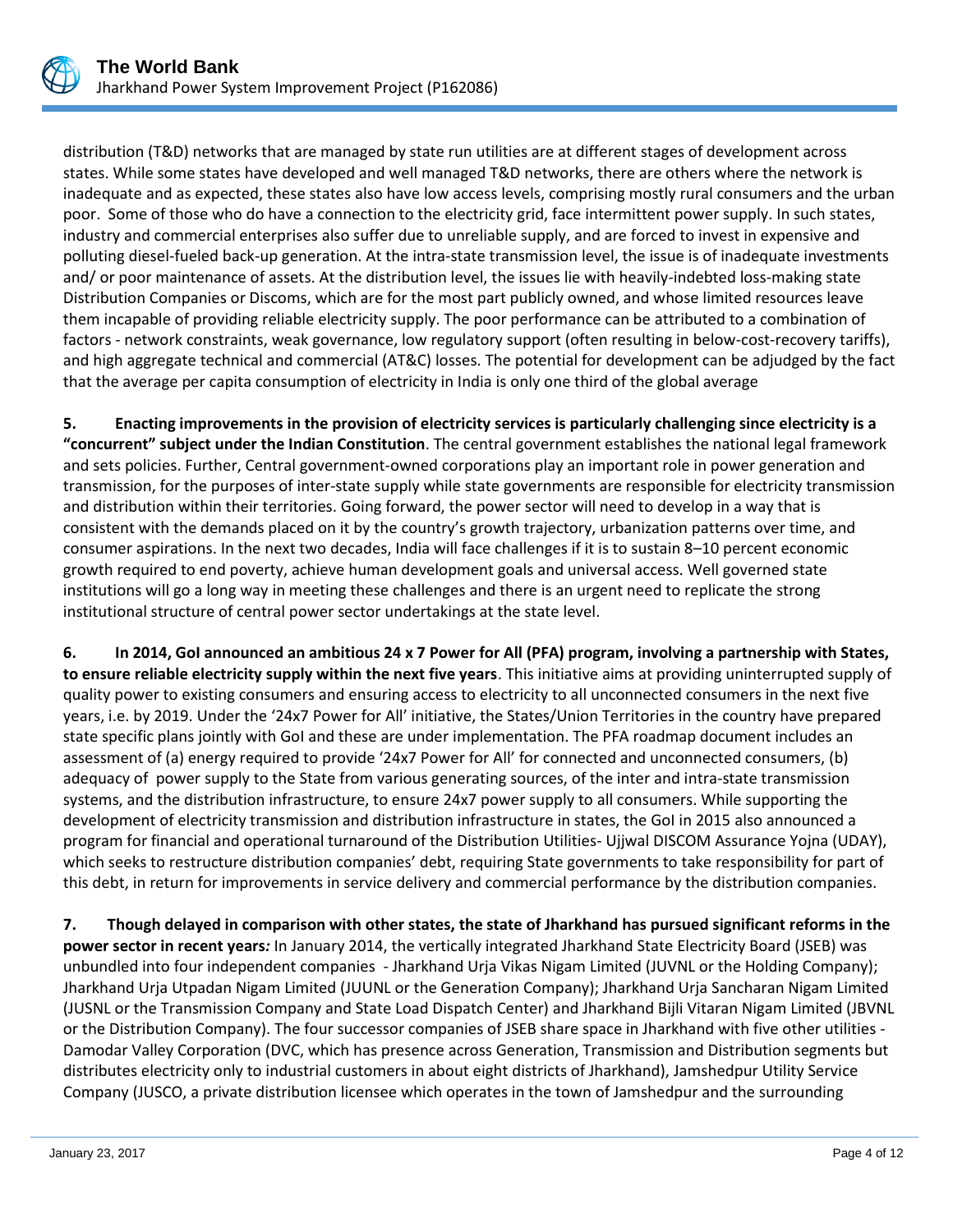

industrial areas), Tata Steel and SAIL (both of which serve consumers within the perimeters of their steel factories). JBVNL accounted for 46 percent of the electricity distributed in the state of Jharkhand in FY2015 followed by DVC (34 percent), Tata Steel (17 percent), JUSCO (2 percent) and SAIL (1 percent). However, in terms of geographical area, the state owned Discom, JBVNL, has the largest mandate of distributing electricity to all twenty four districts in the state.

**8. Due to delayed reforms, the development of transmission and distribution infrastructure and the consequently the performance of power sector in Jharkhand, has lagged behind those of other states in India**. The state's power sector faces challenges on multiple fronts, some of which are:

i. *Large un-electrified population and high peak energy deficit*. Jharkhand has the lowest levels of rural electrification, as only 44.7 percent of the rural households have been electrified. As per the state PFA plan, more than 3 million households or close to half the state's population were without access to electricity in FY2015. The economic survey for 2015-16 for Jharkhand states that the state faced an energy deficit of 6 percent and a peak deficit of 14.6 percent during FY15. The per capita consumption of electricity in Jharkhand at 552 kWh is roughly half of the national average of 1010 kWh.

ii. *Inadequate transmission and distribution infrastructure:* Due to the poor financial performance of the utilities, there has been an under-investment in the transmission and distribution infrastructure of the state resulting in a significant supply constraint. The growing power demand has already exposed bottlenecks in the transmission and distribution network in the state, which are expected to worsen with growth in electricity access if the network is not augmented and strengthened.

iii. *Poor operational and financial performance of the distribution sector:* Despite improvements over the last few years, the state distribution utility faces significant challenges on operational and financial performance as indicated by the high level of aggregate technical and commercial (AT&C) losses at 36 percent and below cost retail tariffs. This has had an adverse impact on the financial health of JBVNL which in turn has constrained investment in the distribution segment and this gap is expected to increase due to the rapid growth of loss making domestic consumers and the high regulatory disallowances by the independent regulator in tariff orders.

iv. *Low institutional capacity of the unbundled power sector entities:* Through a state level multi-sectoral NLTA, concluded in June 2015, the Bank had undertaken a diagnostic exercise of the newly unbundled power sector entities and the study highlighted the limited institutional capacity in a range of areas including capital project planning and implementation, use of information technology for commercial operations such as metering, billing and accounting, human resource management, procurement, financial management, operations and maintenance and weak corporate governance practices.

**9.** The state government's commitment to improving the availability and quality of power supply to support the state's economic development can be perceived from the following actions:

i. **Decision to implement the 24x7 PFA roadmap for the State:** Jharkhand was one of the first states to sign the Memorandum of Understanding (MoU) for 24x7 PFA plan with the central government. Under this plan, the state intends to add around 6 GW of generation capacity by 2022<sup>7</sup>, through a mix of private and public sector investments. There is also a strong focus on renewable energy in the generation expansion plan, with about 1.5 GW of the increase expected to come from solar energy. The state has been sanctioned funds under the two centrally sponsored schemes – Deen Dayal Upadhyaya Gram Jyoti Yojana (DDUGJY) and Integrated Power Development Scheme (IPDS), to carry out distribution strengthening in rural and urban areas, and thus achieving 100 percent household electrification.

ii. **Signing up to UDAY to Improve operational and financial performance of distribution utility**: Recognizing that

 $\overline{a}$ 

 $<sup>7</sup>$  Not all power will be used within Jharkhand</sup>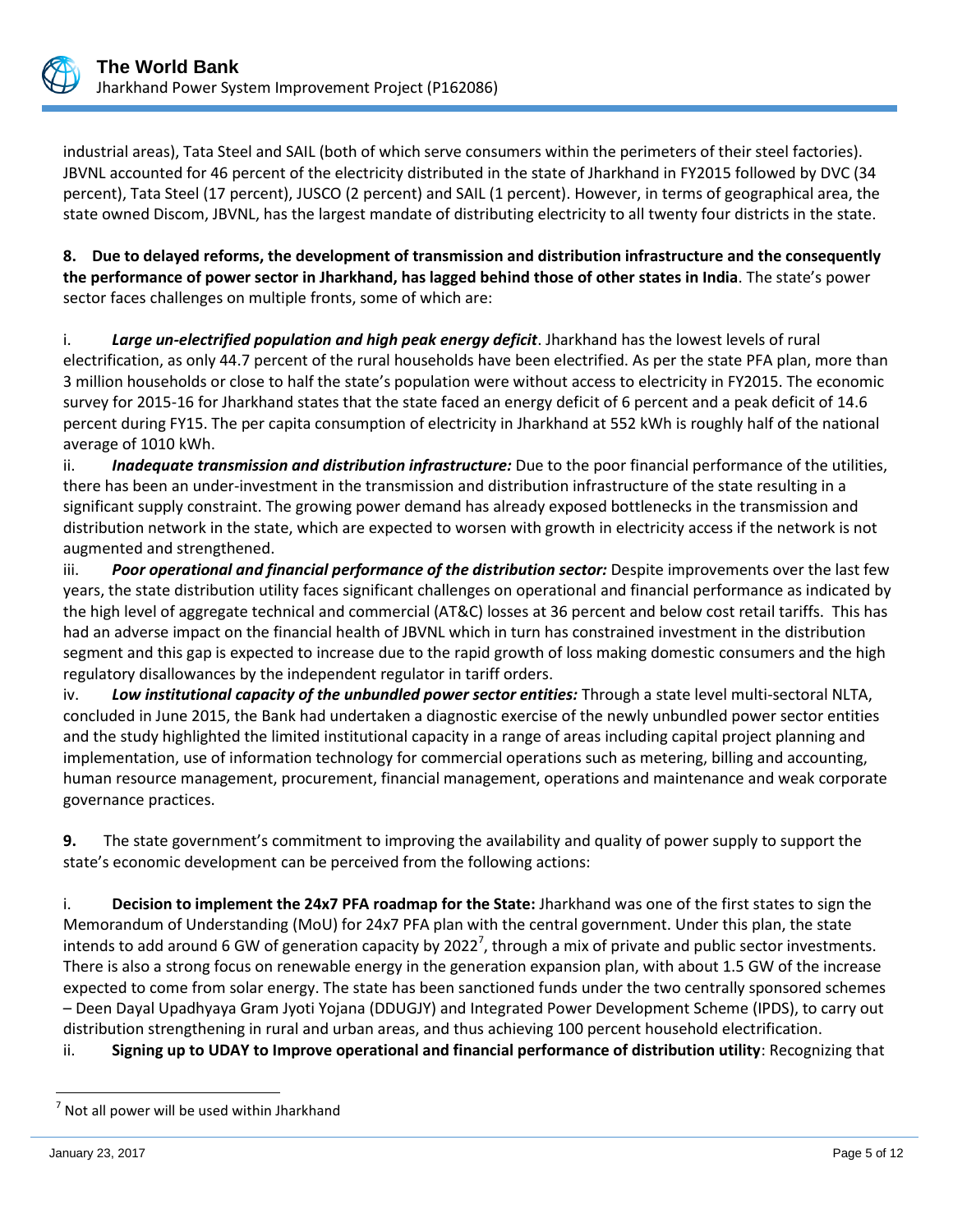

a healthy distribution sector is vital for the success of the power sector, Jharkhand was the first state to join the UDAY program of GoI in January 2016, under which the State has agreed to take over a substantial portion of the debt of the Discom, and would provide support for infusing operational efficiency in the Discom. The Discom is expected to undertake specified measures for loss reduction (metering, energy audit, improvement in billing and collections efficiency etc.).

iii. **Augmentation of transmission networks to carry power to all parts of the state:** The peak load that was met in the state of Jharkhand in FY15 was 3,255 MW, of which about 1,810 MW is served by JBVNL. According to the PFA document, the peak demand in JBVNL area is expected to double and increase to 3,778 MW by FY19 to accommodate the increase in access levels and hours of supply. This would translate into a peak demand of 5,700 MW for the state as a whole (after including demand served by other licensees). To meet the expected growth in demand, the state needs an investment of close to INR 90 billion over the next five to six years to strengthen and augment the transmission network. The state aims to meet this need through a combination of resources – state funds, commercial and multilateral borrowings, and private funds mobilized through Public Private Partnership (PPP)<sup>8</sup> mode. The transmission company also needs significant support towards capacity building to implement this ambitious capital plan as well as gear itself up to dispatch large solar power planned in the state.

10. Considering the current challenges and investment needs in the sector, and to leverage World Bank's long experience in India's transmission sector through the series of loans to POWERGRID, the Government of Jharkhand (GoJ) has requested the World Bank's support in implementing a set of priority investments in transmission sector and support institution development of the transmission and distribution utilities. This engagement will also support the national and state objective of achieving 24x7 Power-for-All and will be another step forward in replicating the practices followed by strong central-sector institutions (with whom the Bank has had a long and fruitful engagement) at the state level.

#### Relationship to CPF

11. The FY 2013-2017 India Country Partnership Strategy<sup>9</sup> promotes engagement in low-income states to reduce poverty and share prosperity. Continued rapid economic growth is a precondition for poverty reduction and shared prosperity, and to achieve economic growth it is imperative that India is able to provide all of its citizens with affordable and reliable electricity supply, in line with growing demand. The proposed project supports the first and third pillar of the ongoing India Country Partnership Strategy – 'integration' and 'inclusion'. This project, through its focus on strengthening power transmission network and improving operational efficiency in transmission and distribution sector, will facilitate increase in access to electricity and facilitate supply of more reliable electricity to the citizens in the state of Jharkhand. Increase in availability of electricity supply will spur growth of its productive uses in the state, leading to enhanced quality of life, inclusive growth, and sustainable development. The project also aligns with the national priority of Government of India as declared under 24x7 PFA program which is also one of the six priority areas of support agreed between the Prime Minister of India and the President of the World Bank. The proposed engagement also builds upon the earlier engagement of the Bank in the state through the State economic report, the multi-sectoral NLTA and the ongoing engagements/ projects under preparation in the areas of agriculture (JOHAR), adolescent girls (TEJASWANI - first GENDER only project in Bank), urban and service delivery.

 $\overline{a}$ 

 $^8$  This model is well established in India for power transmission sector and a number of inter-state lines are being constructed through this mode after January 2011.

<sup>9</sup> Report No. 76176-IN, dt. March 21, 2013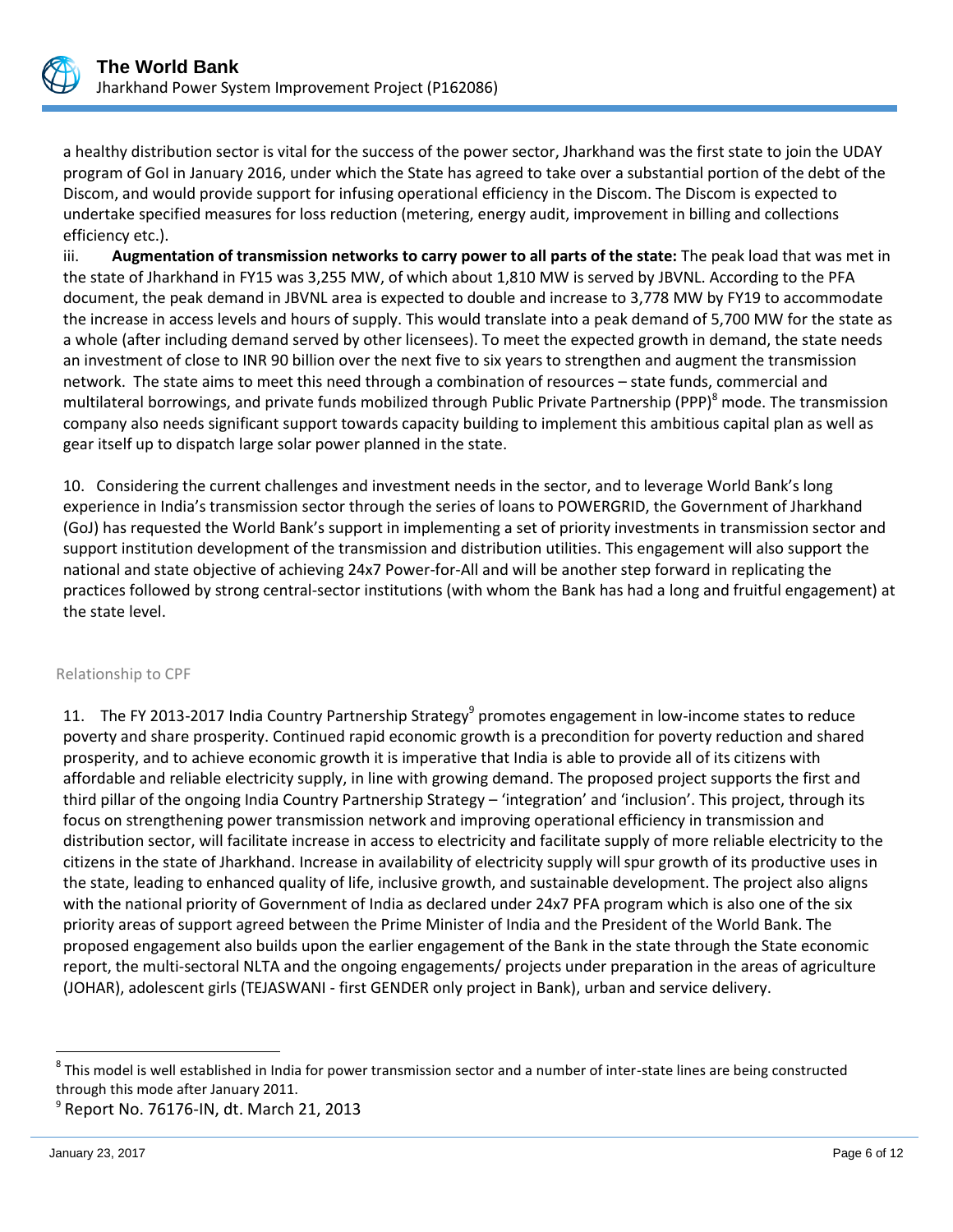

## **C. Proposed Development Objective(s)**

**Note to Task Teams:** The PDO has been pre-populated from the datasheet for the first time for your convenience. Please keep it up to date whenever it is changed in the datasheet.

12. The project development objective (PDO) is to increase the delivery of electricity at the boundaries of the power distribution network in the State of Jharkhand and operational efficiency improvement of power distribution utility of the state

## Key Results (From PCN)

13. The key outcome indicators for this program would be:

- Increase in energy transmitted through the intra-state transmission system (GWh)
- Increase in power transmission capacity (MVA)
- Reduction in AT&C Losses in JBVNL (%)

## **D. Concept Description**

14. The proposed World Bank project will support the implementation of the 24x7 PFA plan in the state of Jharkhand through the expansion and strengthening of the intra-state transmission network as well as capacity building of transmission and distribution utilities to improve operational efficiency in the sector.

15. The key components under the proposed project are as follows:

#### *Component A: Intra-state transmission system strengthening*

• This component will support the state transmission utility, JUSNL, in making priority investments for expanding and strengthening the intra-state transmission system to increase the system's capacity to transmit additional power within the state. These investments will be based on a load flow analysis already undertaken by JUSNL and cleared by the Central Electricity Authority (CEA). The prioritization of investments will be done on the basis of the phasing analysis which is underway.

• This component will also support JUSNL in setting up emergency restoration systems, implementing an operational communication system within the utility (including sub-stations), and a system to schedule, account, meter and settle transactions in electricity.

## *Component B: Technical assistance for institutional development and capacity building of JUSNL*

This component will support activities for strengthening the project management capabilities and commercial performance of JUSNL. This will cover activities, like a) strengthening business processes for contract management, financial management, human resource management b) assisting with integration of Information & Communications Technology (ICT) in transmission/ integration of renewable energy in the grid, c), supporting in project management d) improving internal IT systems and deploying them for Inventory management, plant maintenance, financial management e) building staff capacity through training, workshops, etc.

*Component C: Technical assistance for institutional development and capacity building of JBVNL*  This component will support JBVNL through activities to strengthen its institutional structure and business processes,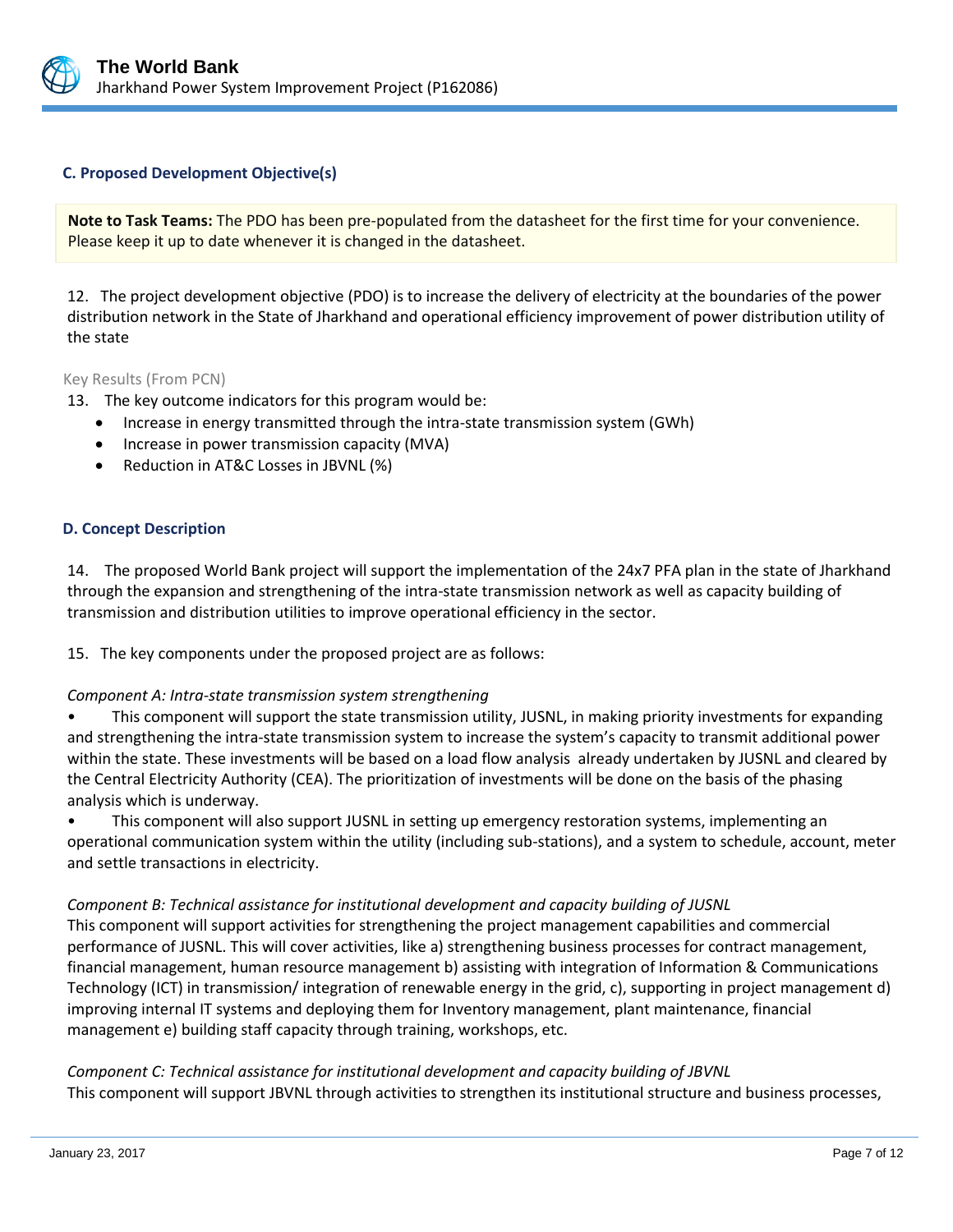

and integrate ICT in day to day operations. Diagnostic studies will be updated in the project preparation phase to prioritize the intervention areas based on the initiatives already underway by JBVNL. Focus areas will include revamping identified business processes related to commercial aspects such as metering, billing, collections; power purchases; procurement; financial and human resources management etc. It will also include strengthening of IT enabled systems for managing both customer facing operations as well as internal functions.

**Note to Task Teams:** The following sections are system generated and can only be edited online in the Portal.

#### **SAFEGUARDS**

## **A. Project location and salient physical characteristics relevant to the safeguard analysis (if known)**

The project will be implemented in urban and rural areas of Jharkhand state, which is located in eastern India, with a population of 33 million (2011 census). Jharkhand state has carved out of the southern part of Bihar on November 15, 2000. Its geographical area is about 79,714 km2 where, at present 29 percent of the state's total landmass is covered by forest, similar to Indian national average of 24 percent. Jharkhand state has a variety of flora and fauna and has one National Park (Betla), which also houses Palamau Tiger reserve. However, based on initial discussions with the implementing agencies, the IAs so not expect investments in the protected areas, and as also seen in previous projects of similar nature, power transmission investments provide some flexibility in sub-project locations, and hence, sensitive parameters can either be avoided or impacts mitigated.

Of the total population of Jharkhand, the share of Scheduled Castes is quite high at 12 percent and Scheduled Tribes at 26 percent. In order to protect the interests of the Scheduled tribes, the provision of Fifth Schedule is enshrined in the Constitution under article 244 (2). Out of 259 blocks in the state of Jharkhand, 112 fall under the Fifth Schedule areas (spread across 15 districts out of 24 districts). Scheduled Castes and Scheduled Tribes are groups having distinct social and cultural identity and being normally "excluded", special attention will be required under the project to ensure their inclusion and equity.

## **B. Borrower's Institutional Capacity for Safeguard Policies**

Jharkhand Urja Sanchar Nigam Limited (JUSNL) would implement the main investment component of the project involving construction of transmission sub-stations and transmission lines while, Jharkhand Bijli Vitran Nigam Limited (JBVNL) would implement the technical assistance component of the project. Both the companies have not worked with a multi-lateral institutions earlier and are newly formed. The Institution capacity of JUSNL, which is expected to handle most of the investments, is reasonably weak. The company has no previous experiences with the World Bank. However, JUSNL is practically involved in several similar activities where the prevailing Indian acts/policies are being applied, thus a required capacity to implement project related safeguards does exist. To fulfill the World bank's safeguards requirements, the project will prepare an Environmental and Social Management Framework SMF (including Resettlement Policy Framework [RPF] and Indigenous Peoples Planning Framework [IPPF]), Environmental and Social Impact Assessments (ESIAs) for identified investments, and resultant Environmental and Social Management Plans (ESMPs). If needed, sub project level Resettlement Action Plans (RAPs) or Indigenous Peoples Development Plan (IPDP) may also be prepared. JUSNL has already initiated the process to appoint a firm to carry out the tasks, and the Terms of Reference (TORs) for undertaking the environmental and social impact assessment would ensure compliance with Bank Safeguard Policies. The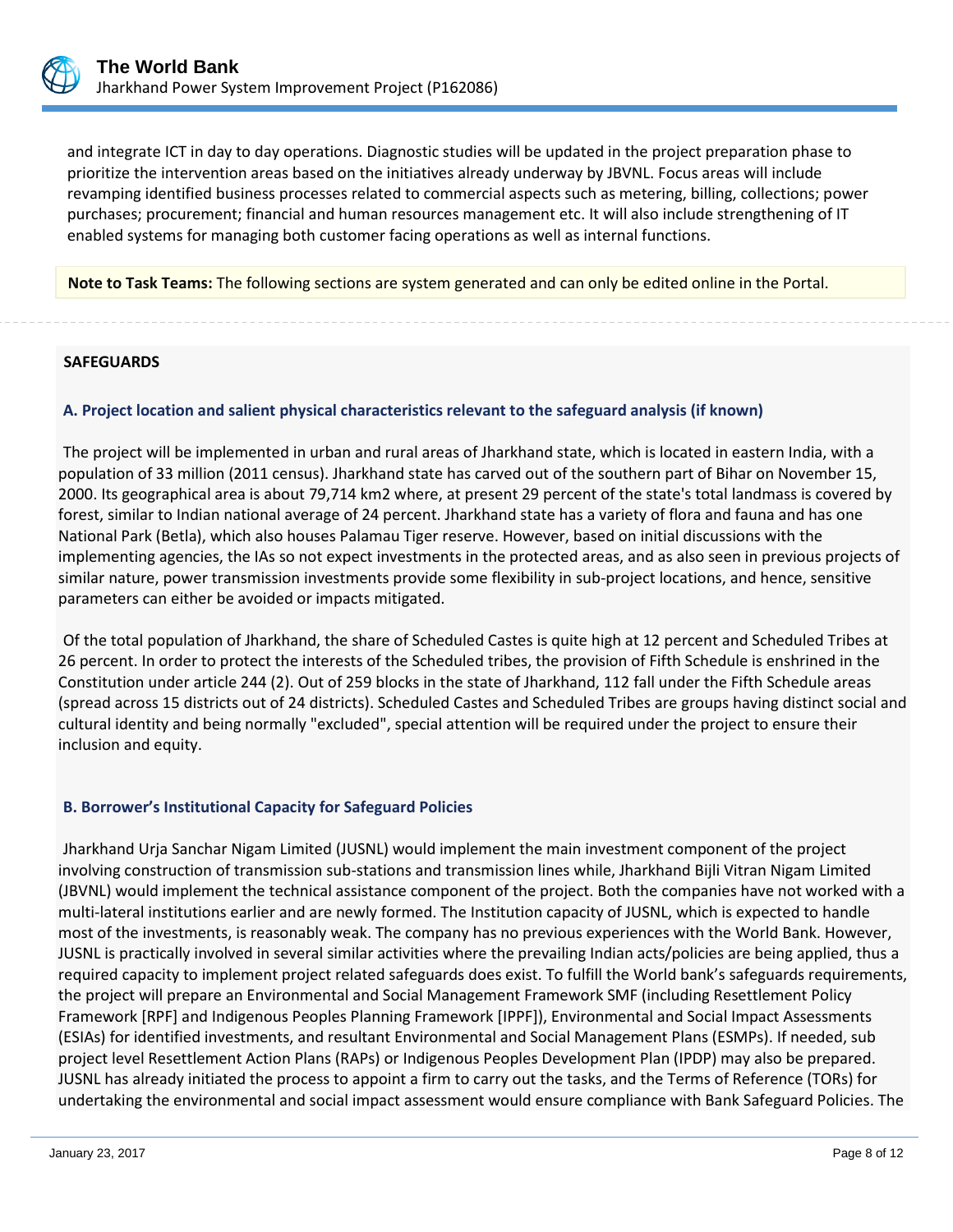

process followed for preparation of the safeguard will be participatory and facilitative with emphasis on information sharing, consultation and feedback. In the long run, the entities will ensure training and capacity building of staff to undertake environmental and social development and safeguards activities. However, it will also require support in capacity in the operationalization of the ESMF, training and capacity building programs and establishing strong institutional arrangement for the safeguard management in the project.

## **C. Environmental and Social Safeguards Specialists on the Team**

Gaurav D. Joshi, Parthapriya Ghosh, Obaidullah Hidayat, Harjot Kaur

#### **D. Policies that might apply**

| <b>Safeguard Policies</b>           | Triggered? | <b>Explanation (Optional)</b>                                                                                                                                                                                                                                                                                                                                                                                                                                                                                                                                                                                                                                                                                                                                                                                                                                                                                                                                                                                                                                                                                                                                                                                                                                                                                                                                                                                                                                                                                                               |
|-------------------------------------|------------|---------------------------------------------------------------------------------------------------------------------------------------------------------------------------------------------------------------------------------------------------------------------------------------------------------------------------------------------------------------------------------------------------------------------------------------------------------------------------------------------------------------------------------------------------------------------------------------------------------------------------------------------------------------------------------------------------------------------------------------------------------------------------------------------------------------------------------------------------------------------------------------------------------------------------------------------------------------------------------------------------------------------------------------------------------------------------------------------------------------------------------------------------------------------------------------------------------------------------------------------------------------------------------------------------------------------------------------------------------------------------------------------------------------------------------------------------------------------------------------------------------------------------------------------|
| Environmental Assessment OP/BP 4.01 | Yes        | OP/BP 4.01 is triggered, since the civil works related to<br>transmission line and substations may have negative<br>impacts, which may be environmentally sensitive.<br>Overall, the anticipated impacts are expected to be<br>reversible, limited in scope and are manageable. Civil<br>works under Component-A of the project may pose<br>issue related to changes to localized drainage<br>patterns, removal of trees/vegetation in the land,<br>excavation activities and handling of chemicals during<br>operations. JUSNL is in the process of hiring a firm<br>which will prepare an environmental and social<br>safeguard management framework applicable for the<br>entire investments also scheme specific ESIAs. Major<br>drive of the ESIAs will be on the analysis of alternative<br>routes, public/stakeholders consultations and<br>preparation of a site specific ESMPs to mitigate<br>environmental risks associated with the project<br>operations. It is expected that the borrower will<br>conduct ESIAs and relevant management plan for the<br>first 30% of investments before negotiation stage (or<br>appraisal for schemes identified). The assessments will<br>cover environmental and social issues related to the<br>siting of transmission lines and substations and will<br>propose routes with least environmental and social<br>impacts. However, ESMF will serve as the guiding<br>document/manual for the project activities during<br>implementation. The project will follow the WBG EHS<br>guidelines. |
| Natural Habitats OP/BP 4.04         | TBD        | While the exact locations of sub-project interventions<br>are not currently known, they could potentially affect<br>havens for wildlife and/or other natural habitats. This<br>will be studied and confirmed during project                                                                                                                                                                                                                                                                                                                                                                                                                                                                                                                                                                                                                                                                                                                                                                                                                                                                                                                                                                                                                                                                                                                                                                                                                                                                                                                 |
|                                     |            |                                                                                                                                                                                                                                                                                                                                                                                                                                                                                                                                                                                                                                                                                                                                                                                                                                                                                                                                                                                                                                                                                                                                                                                                                                                                                                                                                                                                                                                                                                                                             |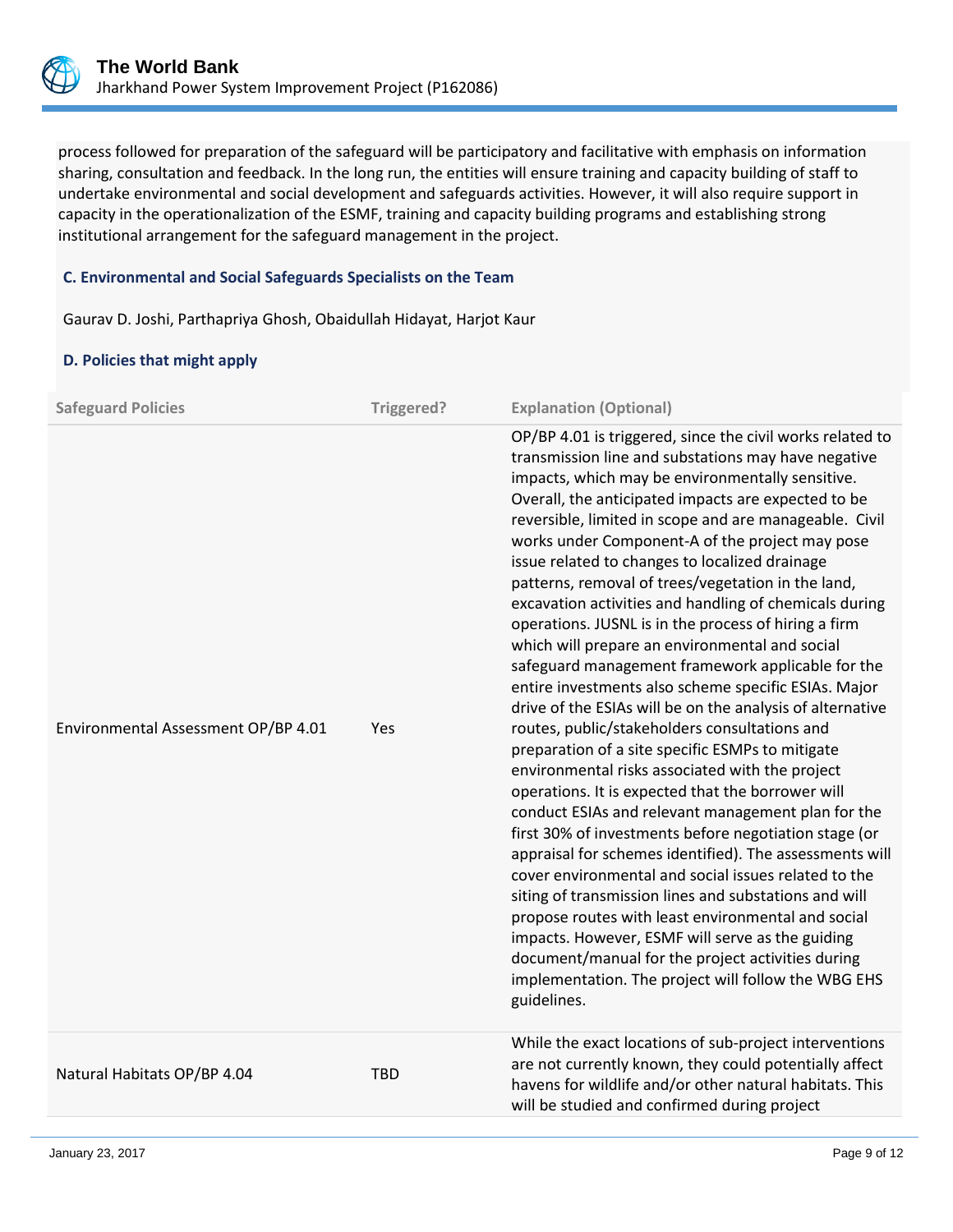

|                                        |            | preparation.                                                                                                                                                                                                                                                                                                                                                                                                                                                                                                                                                                                                                                                                                                                                                                                                                                                                                                         |
|----------------------------------------|------------|----------------------------------------------------------------------------------------------------------------------------------------------------------------------------------------------------------------------------------------------------------------------------------------------------------------------------------------------------------------------------------------------------------------------------------------------------------------------------------------------------------------------------------------------------------------------------------------------------------------------------------------------------------------------------------------------------------------------------------------------------------------------------------------------------------------------------------------------------------------------------------------------------------------------|
| Forests OP/BP 4.36                     | <b>TBD</b> | The alignments for proposed lines are currently not<br>fixed. Some of those may pass through forests. The<br>nature and extent of impacts, if any, will be<br>determined as part of project preparation.                                                                                                                                                                                                                                                                                                                                                                                                                                                                                                                                                                                                                                                                                                             |
| Pest Management OP 4.09                | <b>TBD</b> | The extent of use of pesticides, if any, will be<br>confirmed during preparation.                                                                                                                                                                                                                                                                                                                                                                                                                                                                                                                                                                                                                                                                                                                                                                                                                                    |
| Physical Cultural Resources OP/BP 4.11 | <b>TBD</b> | Jharkhand State has many areas of physical cultural<br>resources, sites and structures that have<br>archaeological, historical, religious, or other cultural<br>significance. The river Ganges of which Jharkhand<br>forms one of the main stem states is also an iconic<br>cultural resource in the country. It is not yet known if<br>any of the project activities involve or are likely to<br>impact any physical cultural resources. If any of the<br>project activities, including sub-projects finalized<br>during the project preparation phase, involve or are<br>likely to impact physical cultural resources, OP 4.11<br>will be triggered and a Physical Cultural Resources<br>Management Plan will be prepared.                                                                                                                                                                                         |
| Indigenous Peoples OP/BP 4.10          | Yes        | The state has substantial share of Scheduled Tribe<br>population and it is likely that transmission line may<br>pass through tribal areas. In such a case, the project<br>would require to ensure consultation in the Schedule<br>Tribe dominated areas, and a Indigenous Peoples<br>Planning Framework (IPPF) will be prepared as part of<br>ESMF. Based on the assessments and if needed, an<br>Indigenous People Development Plan (IPDP) may also<br>be prepared.                                                                                                                                                                                                                                                                                                                                                                                                                                                 |
| Involuntary Resettlement OP/BP 4.12    | Yes        | The construction of sub stations would require lands,<br>while construction of new transmission lines would<br>only require Right-of-Way. As the project may need to<br>secure land for the sub-stations, the approaches for<br>doing so would be finalized during project preparation<br>and hence, the policy has been triggered. Since the<br>exact locations of sub stations and alignment of<br>transmission line is not known yet, project is in the<br>process of preparing an ESMF (including RPF as<br>standalone annex as well) that shall detail the<br>methods and process available for securing land and<br>right-of-way (for lines). The ESMF would also discuss<br>issues related to labour influx during construction<br>period. The ESMF and RPF shall provide guidelines for<br>the preparation of SIA and sub project specific RAPs (if<br>applicable). The project will prepare a Gender Action |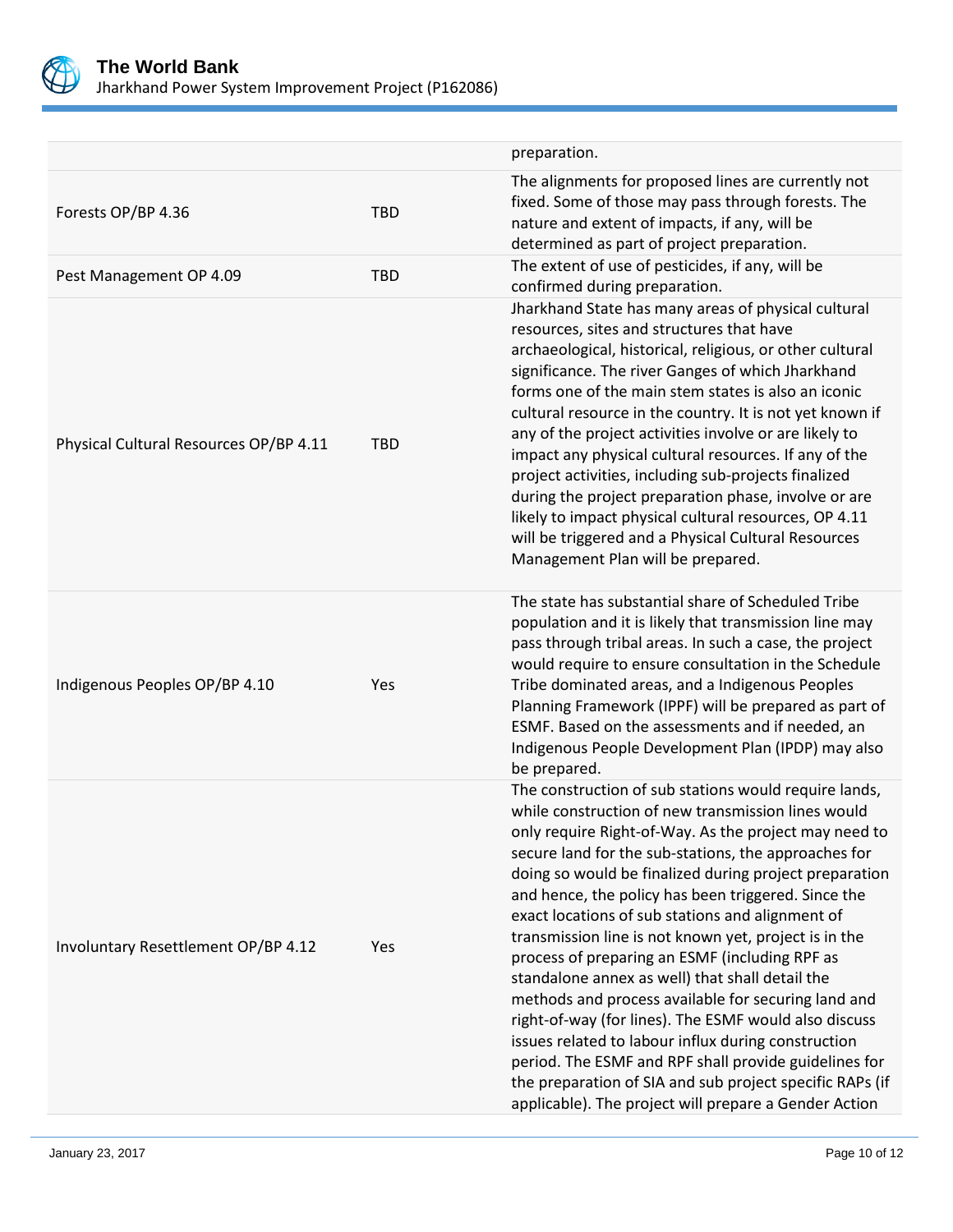

|                                                   |    | Plan to address gender issues. |
|---------------------------------------------------|----|--------------------------------|
| Safety of Dams OP/BP 4.37                         | No | This Policy is not triggered   |
| Projects on International Waterways<br>OP/BP 7.50 | No | This Policy is not triggered   |
| Projects in Disputed Areas OP/BP 7.60             | No | This Policy is not triggered   |

#### **E. Safeguard Preparation Plan**

Tentative target date for preparing the Appraisal Stage PID/ISDS

## Oct 23, 2017

Time frame for launching and completing the safeguard-related studies that may be needed. The specific studies and their timing should be specified in the Appraisal Stage PID/ISDS

The JUSNL is in the process of hiring a firm to undertake social and environmental assessments as well as, to prepare their environmental and social management frameworks (ESMF), in conformity with applicable Bank policies as well as the national and state legal stipulations.

Preparation, clearance and disclosure of the ESMF noted above as well as sub-project specific Environmental and Social Impact Assessments (ESIAs) and Management Plans (ESMPs) for the first year (30 percent) interventions, will be completed prior to negotiations (or appraisal for the schemes identified), simultaneous to the preparation of Detailed Project Reports (DPRs) for these sub-projects. The project will include a grievance redress mechanism and will refer to the standard grievance redress system (GRS) of the Bank.

## **CONTACT POINT**

#### **World Bank**

Amol Gupta, Bipulendu Narayan Singh, Kavita Saraswat Energy Specialist

#### **Borrower/Client/Recipient**

Republic of India Lekhan Thakkar Mr. lekhan.t@gov.in

#### **Implementing Agencies**